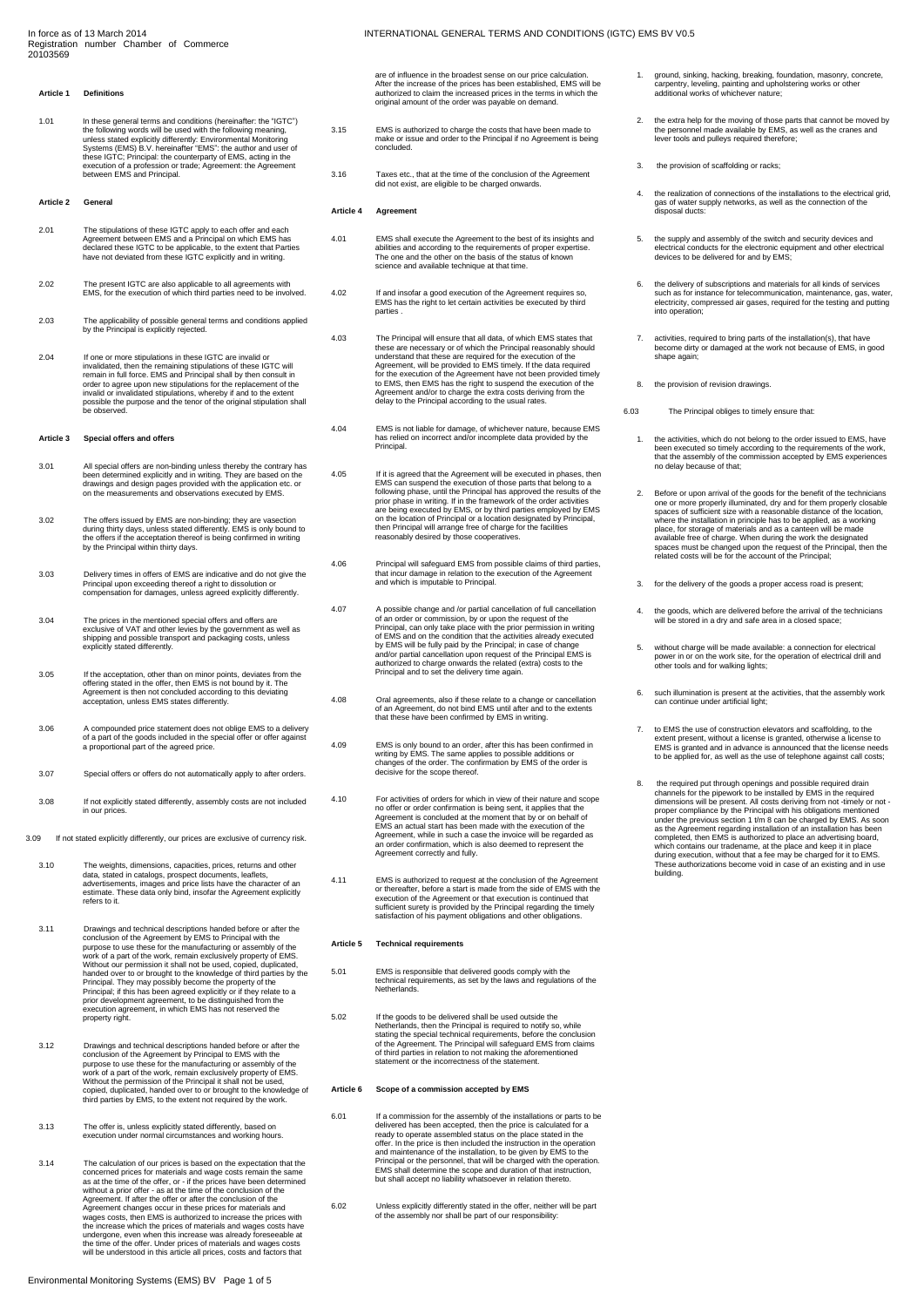#### In force as of 13 March 2014 Registration number Chamber of Commerce 20103569

# **Article 7 Delivery, delivery time**

- 7.01 Delivery takes place ex works/warehouse of EMS.
- 7.02 If delivery takes place on the basis of "Incoterms", then the "Incoterms" in force on the moment of the conclusion of the Agreement shall be applicable.
- 7.03 Principal is obliged the goods to take off the goods on the moment on which these are made available to him according to the Agreement.
- T.04 If the Principal refuses to take off or is negligent with the<br>provision of information or instructions that are necessary for the<br>delivery, then EMS is authorized to store the goods for the risk<br>and the account of Pri
- 7.05 If the goods need to be delivered, then EMS is authorized to charge delivery costs. These shall then be stated separately on the invoice.
- 7.06 If EMS requires data from the Principal in the framework of execution of the Agreement, the delivery time starts after Principal has made this available to EMS.
- 7.07 If EMS has stated a time period for delivery, then this is indicative; a stated delivery time is therefore never a fatale time period.
- 7.08 Exceeding of the agreed delivery time, by whichever cause, does give Principal no right to compensation for damages, neither to request dissolution of the Agreement.
- 7.09 EMS is authorized to deliver the goods in parts, unless a deviation thereof by Agreement is in place or when no<br>independent value is attached to de partial delivery. EMS is<br>authorized to invoice the so delivered separ
- 7.10 If it is agreed that the Agreement will be executed in phases, the EMS can postpone the execution of those parts that belong to a following phase until the Principal has approved the results of the preceding phase in writing.
- 7.11 Unless agreed differently, the delivery time starts form the last of the following dates:
- 7.12 the date of conclusion of the Agreement;
- 7.13 the date, on which all technical and other data required for the execution of the agreed work are in the possession of EMS or have been processed by EMS:
- 7.14 the date, on which EMS, if a term payment before the start of the assembly has been stipulated, has received this.
- 7.15 The delivery time is set in the expectation, that the<br>circumstances, under which activities by EMS can be executed,<br>remain the same as at the time of the conclusion of the<br>Agreement and the required goods are being de
- 7.16 The delivery time is also extended with the time, during which the Principal has left any amount payable to EMS unpaid, after it has become payable on demand.
- 7.17 A delayed delivery shall not give the Principal any right to refuse the take-off of the goods.
- 7.18 Exceeding of the stated delivery time, by whichever cause, will<br>neither give the Principal any right to compensation for damages,<br>non-compliance with any obligation deriving from the Agreement<br>or to request the dissol
- 7.19 EMS reserves the right to deliver orders in parts, whereby the payment conditions described below are also applicable to any partial delivery.
- 7.20 As the time of delivery is regarded the moment on which the<br>goods leave the warehouse or if an inspection is agreed, or the<br>sending because of causes outside the fault of EMS is not<br>possible, the moment on which the g or shipping.
- 7.21 Insofar delivery on call has been agreed, EMS can, in case of none or non timely call, invoice the goods at its own discretion to the Principal in compliance with article 28 and store or have stored the goods. For that, if during three months no call has followed, a storage percentage shall be charged.

# **Article 8 Extra costs, extra and lesser work**

- 8.01 If the assembly activities or delivery of the goods by causes,<br>which are within the sphere of influence of the Principal, cannot<br>take place normally and not without interruption to the extent<br>that EMS before the con the Principal.
- 8.02 Extra and lesser work needs to be settled, or possibly be paid for additionally, within one month after submission of the related account for more and lesser work.

# INTERNATIONAL GENERAL TERMS AND CONDITIONS (IGTC) EMS BV V0.5

- 8.03 EMS is authorized without prior consent of the Principal to execute or have executed extra work and charge for that, if the costs of the extra work do not amount to more than fifteen percent (15%) of the originally agreed amount.
	- 8.04 Changes in a order deriving from the Principal or caused or<br>become necessary by change of circumstances because of which<br>the original Agreement cannot be maintained (in full), shall be<br>executed as being extra work and
- 8.05 For extra work or lesser work that deviates more than fifteen percent (15%) from what was originally agreed, parties need to enter into consultation with each other over the measures to be taken. In case of cancellation by the Principal EMS will be authorized to invoice the costs incurred till then and delivered goods to the Principal.

# **Article 9 Final delivery and testing A Final delivery**

The installation is deemed to be delivered, if it, to the extent that it<br>should be delivered by EMS, is fully tested for takeover and ready<br>for operation has been made available to Principal. Should<br>outside our responsibil the otherwise completed installation, then the final delivery is not postponed because of this. The payment term due upon final delivery will however in that case be reduced with the price of the part not yet delivered. Before the final delivery the Principal will<br>enable EMS to test the installation and make available all the enable EMS to test the installation and make available all the measure enquired materials and services, to the extent that these do not belong to our own facilities, such as electrical energy, gas, wateret. Tree of charge

# **B Testing**

Unless agreed differently, take-over tests are held. In that case<br>EMS will notify the Principal in writing of the time on which the<br>work is ready for testing; this notification is issued timely in order<br>to enable the Princ tests are being held in the presence of both parties and will be executed according to the set technical requirements, described in the Agreement.

9.01 If the work during the testing proves to have defects or not be<br>compliant with the Agreement, then EMS will repair these defects<br>as soon as possible for its own account or ensure that the work<br>complies with the requir

# **Article 10 Samples, models and drawings**

- 10.01 If a model or sample is shown or provided by EMS, then this is<br>deemed only to be shown or provided by way of indication: the<br>features of the goods to be delivered may deviate from the<br>sample or model, unless explicit
- 10.02 All drawings and data provided with the offer such as dimensions<br>etc. remain property of EMS and may without its explicit consent<br>not be copied or given to third parties for viewing or made<br>available, the one and the fine immediately payable on demand of € 25,000.00 by the Principal. EMS in addition remains authorized to claim full compensation for the actually incurred damage by it.
- 10.03 The Principal will safeguard EMS against claims of third parties in particular for violation of rights of third parties from the models, drawings etc made available by the Principal to EMS.
- 10.04 The storage of models, drawings etc made available by the Principal in the archives of EMS takes place for the risk of the Principal.

# **Article 11 Inspection, reclamation**

- 11.01 Principal is required to inspect the delivered on the moment of<br>delivery, but in any case within such short time period as possible<br>to inspect or have inspected. Thereby Principal should examine<br>whether the quality a normal (trade) traffic in society.
- 11.02 Possible visible defects of shortfalls should be reported within five working days after delivery in writing to EMS. Not visible defects or shortfalls should be reported within three weeks after discovery but not later than within 12 months after delivery (the warranty period).
- 11.03 If in accordance with the previous section a timely reclamation is being made, Principal remains obliged to take-off and payment of the purchased.

# **Article 12 Warranty** 12.01 EMS warrants that the designs and prototypes comply with the agreed specification(s), as well as the usual requirements and norms that can be set for it.

- 
- 12.02 EMS warrants that series products to be delivered comply with to the agreed specification(s), as well as the usual requirements and norms that can be set for it.
- 12.03 EMS gives a 12 months guarantee on possible material and manufacturing errors of series products commencing on the date of delivery. On prototypes that are built at the request of the Principal by EMS no guarantee is given. For a claim on guarantee<br>of delivered components and materials EMS will claim under the<br>guarantee conditions of the concerned supplier of the concerned<br>components and materials to EM
- 12.04 No guarantee applies to goods delivered by the Principal.
- 12.05 The guarantee also applies if the goods to be delivered are destined for the use abroad and Principal has mentioned this use at the time of the conclusion of the Agreement explicitly in writing to EMS.

12.06 If a delivered good does not comply with the set requirements,<br>then EMS will at the discretion of EMS, within a reasonable time then EMS will at the discretion of EMS, within a reasonable time period after receipt of the good, repair or replace it or credit Principal for it.

- 12.07 The guarantee here mentioned does not apply when the defect<br>has arisen as a consequence of inexpert or improper use<br>(including breaking the seals applied by EMS) or when, without<br>permission in writing of EMS, Princip
- 12.08 Shipping, transport, travel, board costs in the provision of guarantee etc. are always for the account of the Principal.
- 12.09 Except for the stipulation set forth in the following sections of this article EMS warrants that the goods delivered goods by it in that<br>sense that EMS meets with the specifications in the Agreement<br>and to reasonable requirements of usability and properness. After<br>the final delivery EMS will
- 12.10 EMS however does not accept any responsibility:
	- 1. for the design of the installation, if this does not come from EMS, but from the Principal or third parties;
	- 2. for the usability of properness of certain materials and parts, if the application there has been prescribed by Principal or his advisers;
	- 3. for the provision or non provision of advices on any area that according to article 6.02, does not belong to work of EMS;
- 4. for defects, caused by errors or omissions of Principal and those<br>persons for whom Principal is responsible or third parties, or by<br>external causes. If the installation is placed in existing buildings and<br>EMS has execut
- 5. for wrong conclusions on the basis of measurement data of equipment of EMS delivered to Principal.
- 12.11 Material and construction are guaranteed by EMS for a time<br>period of 1 year, to be counted from the time of definitive final<br>delivery; repairs executed by EMS to installations maintained by<br>EMS for a time period of 3 new parts; the related assembly costs are not for our account;<br>replaced parts become pure property. The compliance by EMS<br>with the guarantee obligation is regarded as the only and overall<br>compensation for damages, so that forth in lawful stipulations of public order, any other claim for compensation for damages is explicitly excluded. EMS is therefore not bound to compensation or further costs and damage, arisen for persons and/or to goods or interests, the one and the other except for the stipulation set forth in article 20 of these IGTC.
- 12.12 The Principal is obliged to enable EMS to execute the activities<br>under the guarantee. When the Principal would refuse such, then<br>EMS is relieved of any guarantee obligation. Activities without our<br>consent executed by guarantee obligations.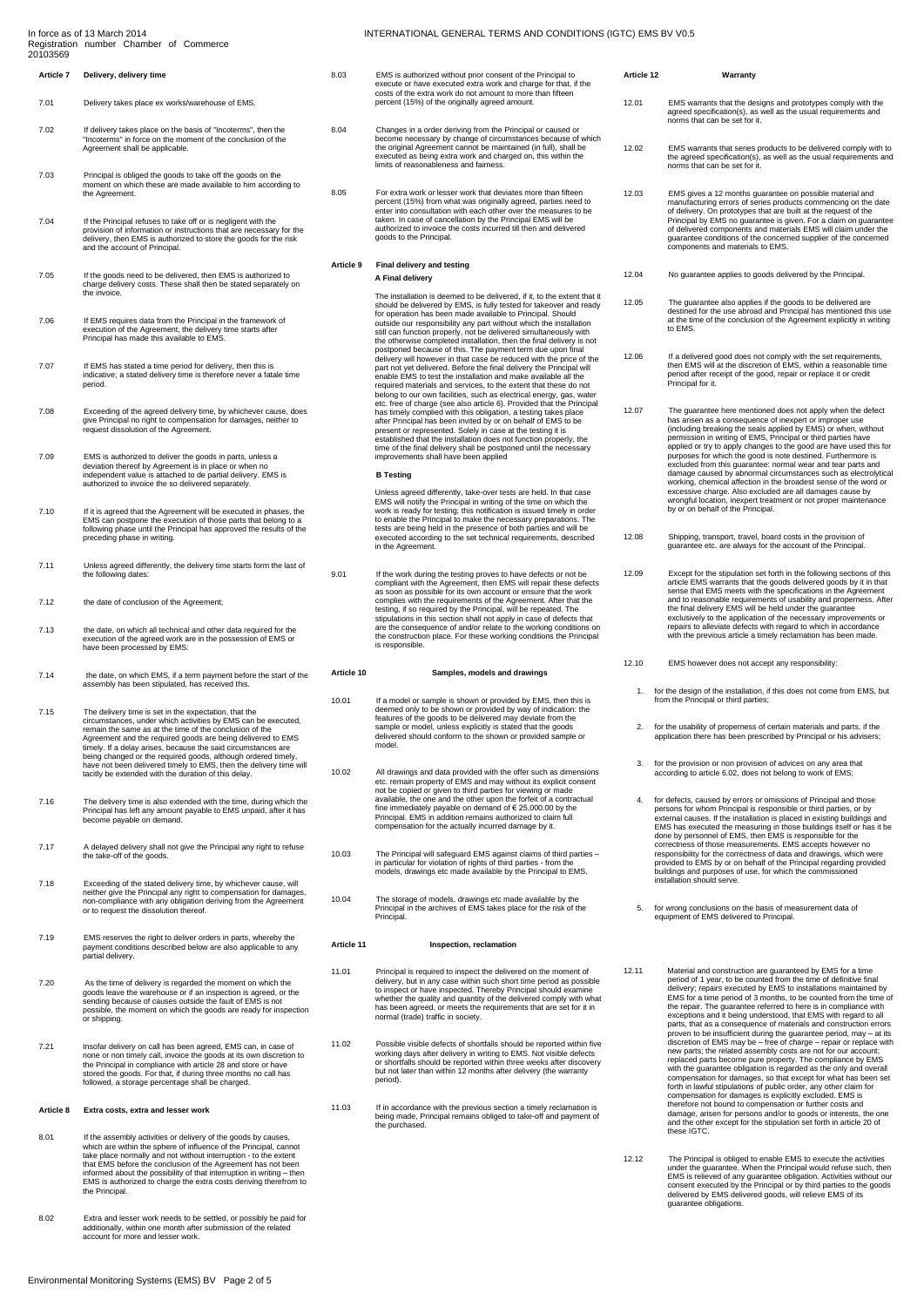#### In force as of 13 March 2014 Registration number Chamber of Commerce 20103569

- 12.13 Guarantee work will in principle be executed within the enterprise of EMS (for instance on its service department), and during the normal working hours. Guarantee activities can only then take place outside normal working hours if a separate service-contract has been concluded and only if and insofar such derive from that service-contract.
- 12.14 EMS is authorized to have guarantee activities be executed<br>outside its own enterprise, if this, at the sole discretion of EMS, is<br>in the interest of those activities or if the execution of such<br>activities in the ente
- 12.15 Goods that are eligible for guarantee work need to be sent for free delivery to EMS. If EMS needs to execute or have executed the guarantee outside its enterprise, then EMS is authorized to charade the related travel and board expenses to the Principal, as well as the possible (special) costs of transport, packaging and insurance and the costs of the test equipment and materials to be used.
- 12.16 If it proves that the goods presented to EMS for repair display no defects, the all made costs are for the account of the Principal, also during the guarantee period.
- 12.17 Non -compliance by the Principal of one or more of his obligations shall relieve EMS of its guarantee obligations.

# **Article 13 Right of retention.**

- 13.01 On all goods which are from or on behalf of the Principal under<br>EMS, no matter what the cause or reason may be, EMS shall<br>have a right of retention for as long as the Principal has not<br>complied with all of his obliga
- 13.02 EMS is obliged to (have) manage(d) the goods referred to in Article 13.01 according to good tradesman ship, but Principal shall have not any right to compensation for damages in case of the entire or partial demise o

# **Article 14 Fees, prices, interest and costs**

- 14.01 If EMS has agreed with the Principal a fixed sales price, then nevertheless EMS is authorized to the increase of the price in the cases mentioned below.
- 14.02 EMS may charge onwards prices increases, if EMS can<br>demonstrate that between the moment of offer and execution of<br>the Agreement significant price changes have occurred with<br>regard to for example exchange rates, wages
- 14.03 The prices used by EMS are in Euro (€), exclusive of VAT and possible other levies, as well as possible costs to be made in the framework of the Agreement including transport, shipping, insurance, assembly, service and administration costs, unless stated differently.

# **Article 15 Payment**

- 15.01 All goods and services will be deemed to be invoiced immediately after delivery, notwithstanding the time that is necessary to create the invoice, to send and to receive it.
- 15.02 Payment needs to take place within 30 calendar days after<br>delivery, nett, in a manner stated by EMS and in the currency in<br>which the invoice was made. Payment takes place in accordance<br>with the payment conditions sta
- 15.03 Objections against the height of the invoices do not suspend the payment obligation.
- 15.04 In case of liquidation, bankruptcy or suspension of payment of the Principal, the claims of EMS on the Principal are immediately payable on demand.
- 15.05 EMS has the right to let the payments made by the Principal<br>serve firstly for the reduction of the costs, subsequently for the<br>reduction of the appeared interest and finally for the reduction of<br>the principal and the redemption of the principal, if not also the appeared and current interest as well as the costs being paid.
- 15.06 In case of projects, the agreed order amount, unless differently stipulated, shall be paid by Principal in the following time periods:
- 15.07 thirty percent at the order;
- 15.08 thirty percent at the moment of the start of the assembly activities;
- 15.09 thirty percent upon finalization of the assembly activities and putting into operation.
- 15.10 ten percent upon the final delivery and the testing.
- 15.11 The Principal shall be in default by the mere expiration of the time period within which a payment or the satisfaction of another obligation should have taken place, without that thereto a further summation or notice of default shall be required.
- 15.12 If a payment due by the Principal to EMS does not take place timely takes then the Principal shall as of the day on which the<br>payment period has expired be liable to pay to EMS automatically<br>a delay interest of one and a half percent (1% %) per month,<br>notwithstanding the other right completed month shall count as a full month. The here mentioned delay interest of 1½ % per month is a minimum interest, and in case this interest calculated on an annual basis should at any time be less than 5% higher than the officially applicable lawful<br>interest in the Netherlands, than this delay interest shall<br>automatically be increased so that, calculated on an annual basis<br>is 5% higher is than the inter
- 15.13 If the execution of the order is delayed at the request of the Principal, of because he does not timely comply with his<br>obligations, or does not enable EMS timely to prepare the<br>installation or does not timely execute the required activities<br>thereto, then EMS will be authorized to req on which these time periods would become payable in case of a normal execution of the order.
- 15.14 When EMS thinks to have to assume that the Principal will not, not timely or not entirely comply with his obligations, then EMS is authorized to demand prepayment of a surety for payment before proceeding to (further) delivery.

# **Article 16 Collection costs**

- 16.01 If the Principal is in default on the (timely) compliance with his<br>poliglations, then all reasonable costs to obtain out of court<br>payment will be for the account of Principal. In any case is<br>Principal in the case of
- 16.02 If EMS has incurred higher costs, which were reasonably necessary, the also these are liable for compensation.
- 16.03 The possibly made reasonable in-court and execution costs are also for the account of Principal.
- All the in-court and out-of-court costs inclusive of the costs to be<br>made by EMS for legal support and legal advice, are for the<br>account of the Principal. The out-of-court collection costs amount<br>to 15% of the amount due b mentioned 15%.
- 16.05 To the charge of Principal also the costs of a filing for bankruptcy by EMS, as well as the storage costs in case of suspension of delivery on the basis of article 9 has taken place.

# **Article 17 Retention of property**

- 17.01 All goods delivered by EMS such as gas measurement stystems, analyzers, measurement and control equipment, switch cabinets, test equipment, including possible schedules, designs, sketches, drawings, films, software,
- 17.02 In the case the Agreement concerns a financial lease agreement, the delivered goods remain without change property of EMS until the last payment obligation has been satisfied.
- 17.03 In the case the Agreement concerns a rental agreement, the delivered goods are and remain property of EMS. The properties may then for an agreed period be used for the regular execution of the enterprise.
- 17.04 In the case the Agreement concerns a rental agreement, the delivered goods remain without change property of EMS until the last payment obligation has been satisfied.
- 17.05 If third parties seize the goods delivered under retention of property delivered goods or want to vest or make valid rights thereon, then Principal is obliged to notify EMS thereof as soon as reasonably may be expected.
- 17.06 The Principal obliges to insure and keep insured the goods<br>delivered under retention of property delivered goods for at least<br>the transaction value between EMS and the Principal against fire<br>damage (scorching en smol
- 17.07 Goods delivered by EMS, that fall on the basis of article 17.01 fall under the retention of property, may only be sold onwards in the framework of a normal execution of enterprise and never be used as a payment instrument.
- 17.08 Analyzers / measurements / devices for direction or control purposes on the basis of lease of financial lease may never be sold onwards, modified or rented to third parties.
- 17.09 In case that EMS wants to exercise its property rights stated in<br>this article, then the Principal gives already now for then an<br>unconditional and irrevocable consent to EMS, or to third parties<br>to be designated by it of EMS are located and to repossess these goods.
- 17.10 As long as the Principal has not fully complied with his payment<br>cololigation regarding the delivered or to be delivered goods, those<br>goods as well as already shipped parts and materials remain<br>EMS property notwithst Principal to timely payment.

18.01 If during the execution of the Agreement it becomes apparent<br>that, for a proper execution, it is necessary to change the<br>activities to be executed and/or to add to them, then parties shall timely and in mutual consultation modify the Agreement accordingly.

**Article 18 Change of the Agreement**

- 18.02 If parties agree that the Agreement will be changed and/or<br>supplemented, then the time of the completion of the executior<br>can be influenced. EMS will notify the Principal as soon as<br>possible thereof.
- 18.03 If the change and /or addition to the Agreement has financial<br>
and/or qualitative consequence, then EMS will inform the<br>
Principal about this in advance.
- 18.04 If a fixed rate has been agreed, then EMS will indicate thereby to which extent the change or addition of the Agreement leads to an exceeding of this fixed rate.
- 18.05 EMS is authorized to deliver in deviation of what has been agreed if it concerns changes in the goods to be delivered, the packaging or related documentation, which are required to comply with the applicable lawful regulations or if it concerns comply with the<br>minor changes.
- 18.06 EMS is authorized to suspend the compliance with the<br>conjuging to the discover the Agreement, if:<br>- Principal does not or not fully comply with the obligations under<br>the Agreement or of the Agreement circumstance tha Agreement to provide a surety for the compliance with his<br>obligations under the Agreement and this surety remains absent<br>or is insufficient. (As soon as surety has been provided, then the<br>authority to suspension becomes vo
- 18.07 Furthermore EMS is authorized to (have) dissolve(d) the<br>Agreement if circumstances arise which are of such nature that<br>compliance with the Agreement is impossible according to<br>standards of reasonableness and fairness be required according to standards of reasonableness and fairness or if otherwise circumstances arise which are of such nature that an unchanged maintenance of the Agreement cannot reasonably be expected.
- 18.08 If circumstances arise with regard to persons and/or material of<br>which EMS makes use in the execution of the Agreement, which<br>are of such nature that the execution of the Agreement becomes<br>impossible or so burdening
- 18.09 If the Agreement is dissolved, the claims of EMS on the Principal will be immediately payable on demand. If EMS suspends the compliance of the obligations, it retains its claims under the law and Agreement.
- 18.10 EMS always reserves the right to claim compensation for damages.

#### **Article 19 Returning provided goods**

- 19.01 If EMS has made available to Principal good during the execution of the Agreement, then Principal is required to return such goods within 14 days after the end of the Agreement or upon the first<br>request by EMS, in its original state, free of defects and<br>completely. If the Principal does not comply with this obligation,<br>then all costs deriving there fr
- 19.02 If Principal, for whichever reason, after a summation thereto, after all remains in default regarding the obligation under section 1 of this article, the EMS has the right to take recourse on Principal for the result

#### **Article 20 Liability**

- 20.01 If goods delivered by EMS are defect, then the liability of EMS towards Principal will be limited to what has been stipulated in these IGTC under "Warranty".
- 20.02 If EMS is liable is for direct damage, then that liability limited to the maximum of the amount of the invoice for the delivered goods, albeit to that part of the Agreement to which the liability<br>relates, or to a maximum of € 5,000 (said: five thousand Euro).<br>The liability is at all times limited to the maximum of the amount to<br>be paid out by the i direct damage will exclusively be understood:<br>  $\pm$  the reasonable costs for the establishment of the cause and the<br>
scope of the damage, to the extent that the establishment relates<br>
to damage in the sense of these IGTC;<br> 20.03 EMS is never liable for indirect damage, including consequential
	- damage, missed profits, missed savings and damage by enterprise stagnation.
- 20.04 The limitations in these IGTC of the liability for direct damage do not apply if the damage is due to willful intent or gross negligence of EMS or its employees.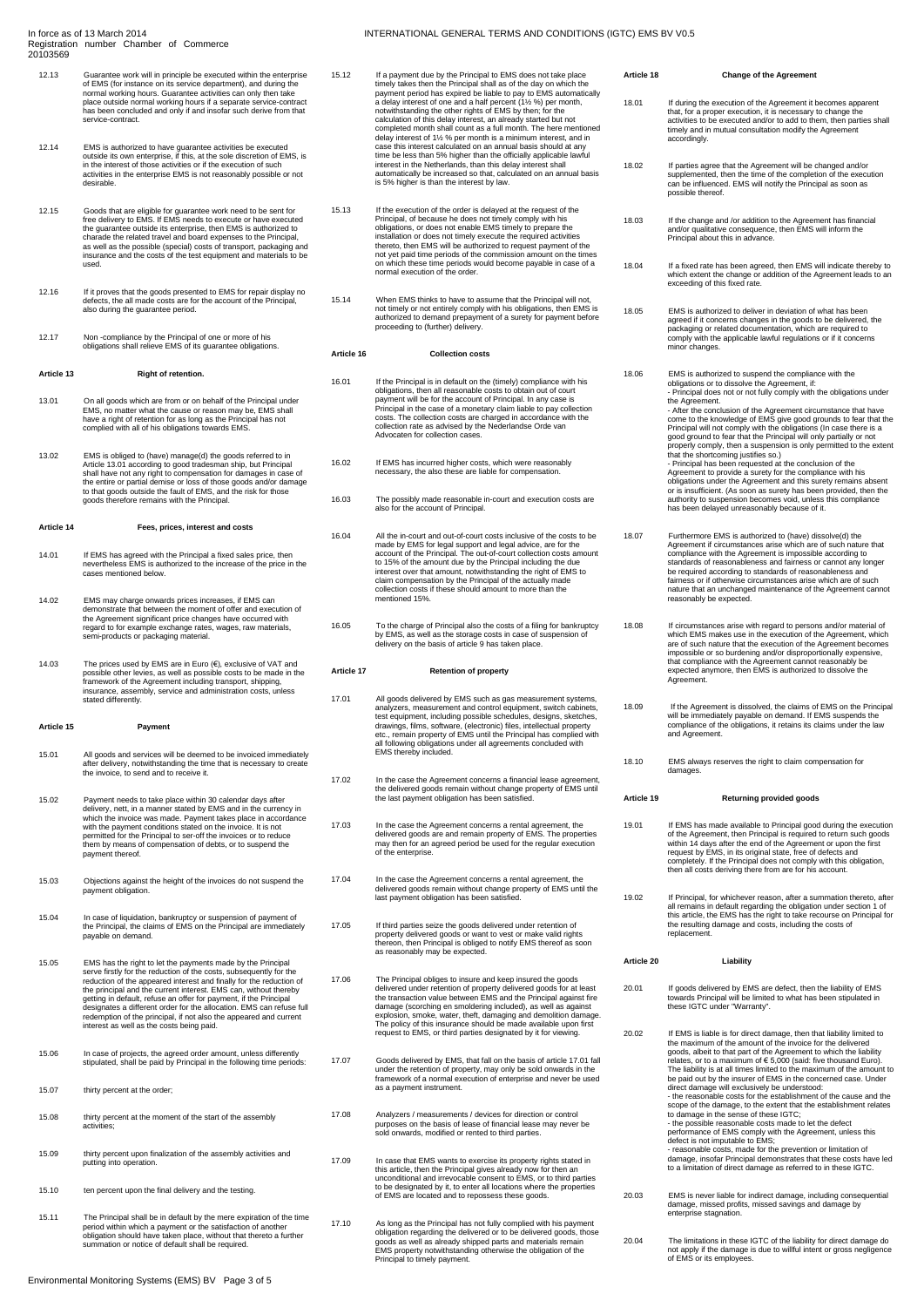#### In force as of 13 March 2014 Registration number Chamber of Commerce 20103569

- 20.05 From the time, on which the goods or parts to be installed have been delivered (see article 7.20), the risk for all direct and indirect damage that may occur to these goods, is for the Principal. EMS is not liable to compensation for costs and damage, occurred to or by goods, that the Principal has sent to EMS for assembly or otherwise.
- 20.06 Principal is responsible for the application of lawfully prescribed<br>safeties for the consequences of the possible absence of safety,<br>as well as for the compliance with all current lawful regulations or<br>such prescribe
- 20.07 Except if and insolar it to thewise derives from stipulations<br>mandatory by law regarding (product) liability, EMS is not liable to<br>any compensation for damage, of whichever nature, to any<br>movable or immovable objects or for another purpose than it is objectively suitable or for another purpose of which EMS could reasonably rely on that it would be used for;<br>- uncareful behavior of the Principal, or the personnel of the

- uncareful behavior of the Principal, or the personnel of the person<br>Principal or other persons employed by him or any other person<br>at the side of the Principal; violation of any patent, use model,<br>brand, indication of or

- 20.08 If EMS provides help at the assembly and/or the making ready for use and/or the installation of goods, without that this explicitly has been stated in the order, then this always takes place entirely for the risk of the Principal.
- 20.09 Compliance with the valid guarantee obligations and/or pay-out<br>by the insurer of the Principal or payment by EMS (in compliance<br>with the maximum set forth in Article 20.02) of the established<br>damage shall be regarded
- 20.10 Notwithstanding what otherwise has been stated in this Article<br>any claim for compensation for damages will expire after the<br>course of one year after the damage has occurred or has been<br>discovered or acknowledged or r year after the delivery.
- 20.11 With regard to goods which EMS has sourced from a third party,<br>the applicable (contract and/or guarantee) for the concerned<br>transaction shall also apply towards the Principal, if and to the<br>extent that EMS makes a cl
- 20.12 EMS is not liable for damage arisen from goods which EMS has delivered to a Principal that consist of equipment and/or goods<br>that need to be periodically tested, calibrated or whereto<br>otherwise service needs to be provided in order to warrant the<br>proper operations of the device, and **Comprated I**<br>to by EMS.

#### **Article 21 Risk transfer**

- 21.01 The risk of loss or damaging of the goods that are subject of the Agreement, is transferred to Principal on the moment on which these are delivered to Principal legally and/or actually and thereby are brought under the control of Principal or of third parties designated by Principal.
- 21.02 The goods travel at the risk of the Principal.
- 21.03 With regard to machines, tools or materials, which have been transferred to the premises, factory or terrain of the Principal or to a place designated by him, the Principal will bear the same risk as described in article 12.07.
- 21.04 In case the installation or a part thereof is put into use by or on the request of the Principal before the definitive final delivery, then this takes place entirely for risk of the Principal.

#### **Article 22 Force Majeure**

- 22.01 Parties are not required to comply with any obligation, if they are impeded thereto as a consequence of a circumstance that is not imputable to them, and neither on the basis of the law, a legal act or the opinions in society are for their account.
- 22.02 Under Force Majeure will be understood in these IGTC in addition to what is understood in the law and jurisprudence, all external cause, foreseen or unforeseen, on which EMS can exercise no influence, but because of
- 22.03 EMS also has the right to claim Force Majeure, if the circumstance that impedes (further) compliance, occurs after EMS should have complied with its obligation.
- 22.04 During Force Majeure the delivery and other obligations of EMS<br>are suspended. If the period, in which by Force Majeure<br>compliance with the obligations is not possible, lasts longer than<br>3 months, both parties are aut
- 22.05 Insofar EMS at the time of the emergence of Force Majeure has already partially complied with its obligations under the<br>Agreement or can comply with these and an independent value<br>can be attributed to the fulfilled or to be complied with part, then<br>EMS is authorized to invoice the al complied with part separately. Principal obliged to pay this invoice as if it were a separate Agreement.

# **Article 23 Safeguards and limitation liability**

- 23.01 The Principal will safeguard EMS for claims of third parties with regard to rights of intellectual property on materials of data provided by the Principal that are used at the execution of the Agreement.
- 23.02 If Principal provides to EMS information carriers, electronic files or software etc., then he warrants these that the information carriers, electronic files or software are free of viruses and defects.
- 23.03 In case of the use or dosage of gases EMS excludes any liability<br>for possible incurred (product) damage by this dosage. Dosage of<br>CO2, NOx, CO, ethylene or any gas whatsoever from whichever<br>source is at the own risk
- 23.04 In case of application of an EMS measuring instrument linked to<br>an automatic control, the Principal will be responsible for the crop,<br>man and machines. EMS excludes any liability for consequential<br>damage deriving fro
- 23.05 In case of application of an EMS measurement instrument linked<br>to an automatic control, the Principal himself is responsible for<br>this automatic control. Thereby the Principal should observe all<br>safeties that are cust
- (a) Standard settings in the climate computer properly set and applied for minimum valve positions and/or minimum window settings and/or minimum/maximum permitted set points.
- (b) In addition a Principal should always apply the maintenance recommended by the order taker on the measurement instruments of EMS including the recommended annual or semi annual calibration(s).
- (c) Daily visual inspection of the measured concentrations, and the commensurate valve and window settings and/or minimum/maximum permitted setpoints.
- (d) Daily visual inspection of the quantities of dosed CO2, NOx, CO or ethylene or any gas whatsoever from any source whatsoever. This in relation to logical proportions that usually are expected to be present
- 23.06 In all cases EMS excludes any liability for asset damage in the form of growth, or of blooming or loss of quality. This because the users of the EMS measurement instruments carry the responsibility for their final product them self.

# **Article 24 Licenses etc.**

- 24.01 The Principal is responsible that all licenses, concessions, constrainting the permits, consents etc. that may be required for the goods to be delivered by EMS or then sold and otherwise required by the Principal to
- 24.02 The absence of any license, concession, permit, consent etc. as<br>referred to in Article 24.1 shall be regarded as an imputable<br>shortcoming (default) on the side of the Principal, and shall not<br>relieve the Principal fr
- 24.03 The Principal is liable for all damage which directly or indirectly may be caused by the absence of any license, concession, permit, consent etc. as referred to in Article 24.1, and the Principal will safeguard EMS against claims and claims that relate to such damage.

#### **Article 25 Intellectual property and copyrigths**

- 25.01 Notwithstanding the other stipulations in these IGTC, EMS reserved the rights and powers that derive for EMS on the basis of the Dutch law Auteurswet.
- 25.02 It is not permitted for the Principal to make changes in the goods, unless it follows differently from the nature of the delivered or has been agreed differently in writing.
- 25.03 The designs, sketches, drawings, films, software, intellectual<br>property and other materials or (electronic) files possibly<br>produced by EMS in the framework of the Agreement remain<br>property of EMS, irrespective whethe
- 25.04 All documents such as designs, sketches, drawings, films, intellectual property, software, (electronic) files possibly provided by EMS are exclusively destined to be used by the Principal and may not without prior consent of EMS by him be duplicated, disclosed or brought to the knowledge of third parties, unless such derives differently from the nature of the provided documents.
- 25.05 EMS reserves the right to use the possibly increased knowledge during the execution of the activities for other purposes, to the extent that hereby no confidential information is disclosed to third parties.
- 25.06 If unexpectedly it should be proven that a good sold by EMS to<br>the Principal violates in the Netherlands a right of industrial or<br>intellectual property of a third party, and the Principal is<br>confronted therewith, the property outside the Nether<br>have a claim against EMS.
- 25.07 EMS can not be held liable in any way regarding a violation of any right of industrial or intellectual property or any other<br>exclusive right which is the consequence of any change in or to a<br>good delivered or sold by or on behalf of EMS or of any use of<br>such good or any application of the consequence of integration with or in or use of application in combination with goods not sold and delivered by or on behalf of EMS, or which is the result of a software adaptation that was not made by EMS.

#### **Article 26 Confidentiality**

- 26.01 Both parties are obliged to confidentiality of all confidential information that they have obtained in the framework of their Agreement from each other or from a different source. Information is deemed to be confidential if this has been stated by a party or if it derives from the nature of the information.
- 26.02 If, on the basis of a lawful stipulation or a court order, EMS is<br>bound to provide confideratial information to third parties<br>designated by the law or by a competent court and EMS cannot<br>make a claim an exception gra

#### **Article 27 Not –taking over personnel**

27.01 The Principal shall during the tenor of the Agreement as well as<br>three years after termination thereto, in no way , except for after<br>proper business consultation with EMS hjas taken place, employ<br>employees of EMS or

### **Article 28 Termination Agreement**

- 28.01 In case of a default by the Principal EMS will be authorized to<br>cancel the Agreement without intervention of the court or to<br>dissolve it notwithstanding the right of EMS to claim<br>compensation for damages, to making u
- 28.02 In case of a default by the Principal EMS will be authorized to cancel the Agreement without intervention of the court or to dissolve it notwithstanding the right of EMS to claim compensation for damages, to make use of the rights deriving from retention of property, and to taking other (legal) measures when:<br>a. the Principal is declared to be in a state of bankruptcy.

a. the Principal is declared to be in a state of bankruptcy,<br>proceeds to release of assets, files a request for a suspension of<br>payment, or the Principal is granted a (provisional or final)<br>suspension of payment or a seizu

28.03 If an Agreement is cancelled or dissolved according to the stipulations of this Article then the amounts that the Principal is liable to pay at the moment of cancellation or dissolution to EMS remain due in full and

# **Article 29 Disputes**

- 29.01 In deviation of the rules by law for the competence of the civil<br>court, shall any dispute between EMS and the Principal, in case<br>the district court is competent, be settled by the Court of<br>Middelburg (sector Tholen)
- 29.02 EMS however remains authorized to sue the Principal for the court competent by law or the court competent according to the applicable international treaty.
- 29.03 Parties shall only turn to the courts after having made an utmost effort to settle a dispute in mutual consultation.